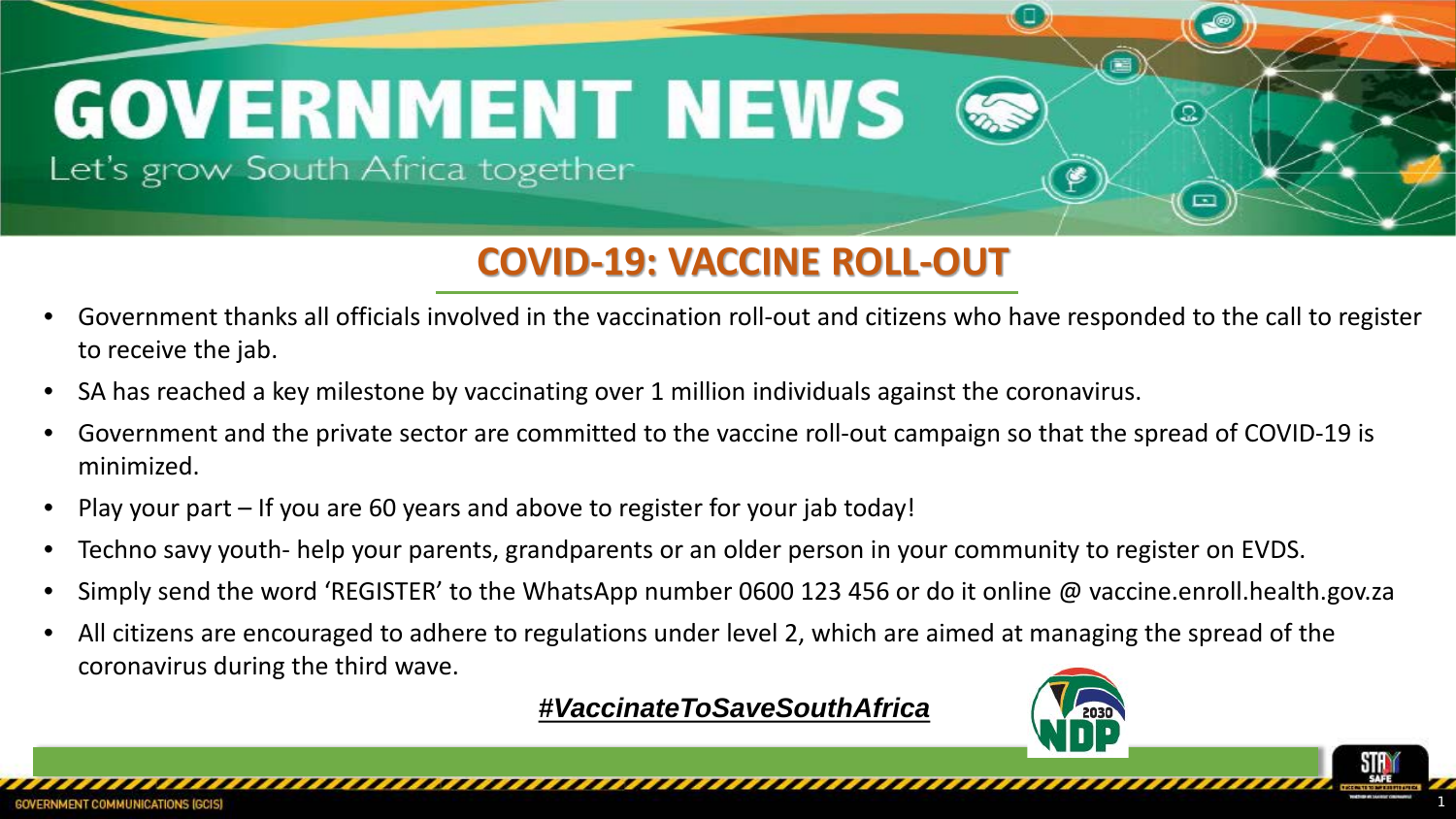# **Rapid Response Related media coverage: GOVERNMENT NEWS**

Let's grow South Africa together

#### **KOVID-19: ENTSTOFVERSPREIDING**

- Die regering bedank alle amptenare wat betrokke is by die entstofverspreiding en burgers wat gehoor gegee het aan die oproep om te registreer om die inspuiting te kry.
- SA het 'n belangrike mylpaal bereik deur meer as 1 miljoen individue teen die koronavirus in te ent.
- Die regering en die privaat sektor is toegewyd aan die entstofverspreidingsprogram sodat die verspreiding van KOVID-19 geminimaliseer word.
- Doen jou deel registreer vandag vir jou inspuiting as jy 60 jaar of ouer is!
- Tegnologiekundige jeug help julle ouers, grootouers of 'n ouer persoon in jou gemeenskap om op die EIDS te registreer.
- Stuur eenvoudig die woord **'REGISTER'** na die WhatsApp-nommer 0600 123 456 of doen dit aanlyn @ *vaccine.enroll.health.gov.za*
- Alle burgers word aangemoedig om die regulasies van vlak twee na te kom, wat poog om die verspreiding van koronavirus tydens die derde golf te beheer.

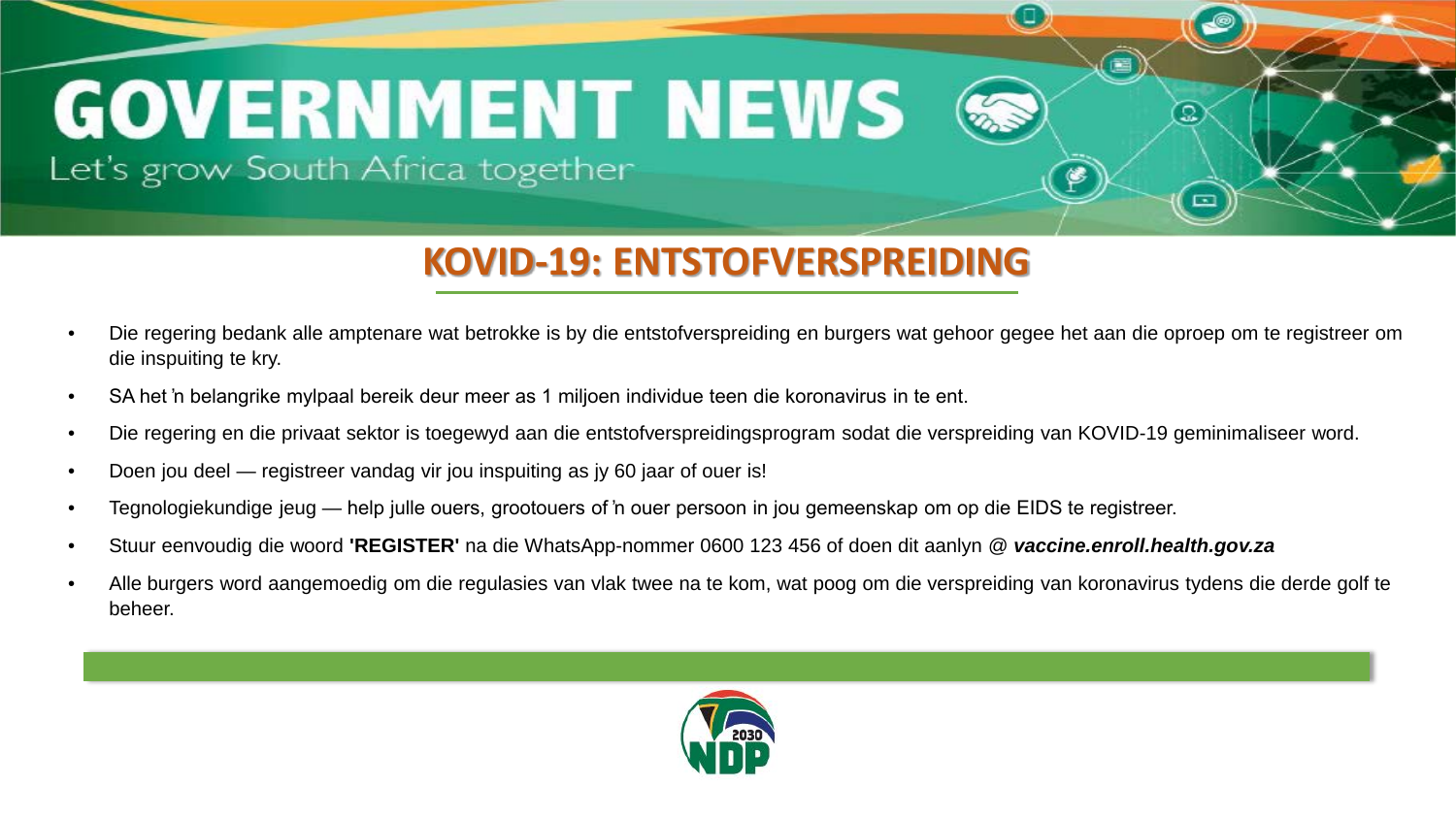## **Rapid Response Related media coverage: GOVERNMENT NEWS** Let's grow South Africa together

#### **IJIMA LOKUHLABELA** *I-COVID-19*

- Urhulumende uthokoza zoke iimphathimandla ezinesandla ejimeni lokuhlabela/lokujovela i-*COVID-19* kunye nezakhamuzi eziphendule isibawo sokuthi batlolise.
- ISewula Afrika seyifike esilinganisweniliqha esiqakathekileko ngokujova abantu abangaphezulu kwesigidi bajovela ukuvikeleka engogwaneni i-*corona*.
- Urhulumende nekoro yangeqadi bazibophelele ejimeni lokujova kobanyana kuzokuphunguka ukurhatjheka kwe-*COVID-19*.
- Lima yakho indima nayibe uneminyaka ema-60 ukuya phezulu, tlolisela ukujova khona namhlanjesi!
- Nina bantu abatjha abanelwazi lethekhnoloji sizani ababelethi benu, abogogo nabobamkhulu namkha umuntu olupheleko wendaweni yangekhenu akghone ukutlolisa ku-EVDS.
- Kulula, thumela igama elithi **'REGISTER'** enomborweni ye-WhastApp ethi 0600 123 456 namkha uzitlolise nge-inthanethi ku- *vaccine.enroll.health.gov.za.*
- Zoke izakhamuzi zikhuthazwa ukuthi zithobele imilayelo yesiGaba sesiBili sokuqinteliswa kwamakhambo, enqophe ukulawula ukurhatjheka kwengogwana i-*corona* ngomzombe wayo wesithathu.



**© ask afrika 2020** 1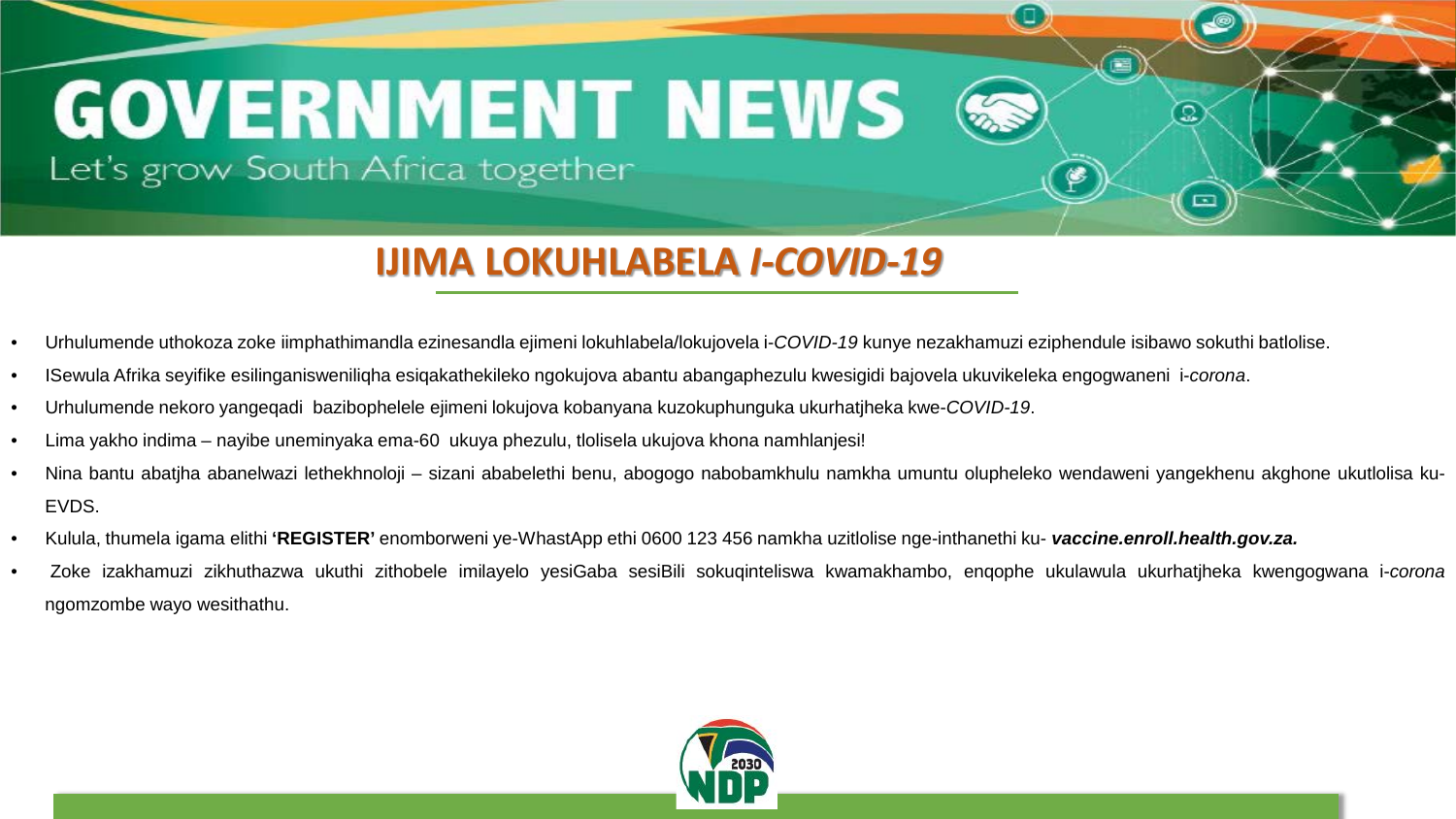# **GOVERNMENT NEWS**

Let's grow South Africa together

#### **UKUKHISHWA KOMGOMO WE-***COVID-19*

**Rapid Response Related media coverage:**

- Uhulumeni ubonga bonke abasebenzi ababandakanyeka ekukhishweni komgomo kanye nezakhamuzi ezisabelele ikhwelo lokubhalisela ukuthola umgomo.
- INingizimu Afrika isifikelele esiqongweni ngokugoma abantu abangaphezu kwesigidi egciwaneni le-*corona*.
- Uhulumeni kanye nomkhakha ozimele bazinikele kumkhankaso wokukhishwa komgomo ukuze kuzoncishiswa ukubhebhetheka kwe-*COVID-19*.
- Dlala indima yakho Uma uneminyaka engama-60 nangaphezulu bhalisela ukugoma namuhla!
- Bantu abasha abazi ngobuchwepheshe sizani abazali benu, ogogo nomkhulu noma abantu abadala emphakathini wenu ukuthi babhalise ku-EVDS.
- Vele uthumele igama elithi '**REGISTER'** kunombolo ye-*WhatsApp* ethi-0600 123 456 noma ubhalise nge-inthanethi ku-*vaccine.enroll.health.gov.za*
- Zonke izakhamuzi ziyagqugquzelwa ukuthi zithobele imithethonqubo ngaphansi kwesigaba sesibili, ezihlose ukulawula ukubhebhetheka kwegciwane le-*corona* ngesikhathi sehlandla lesithathu.

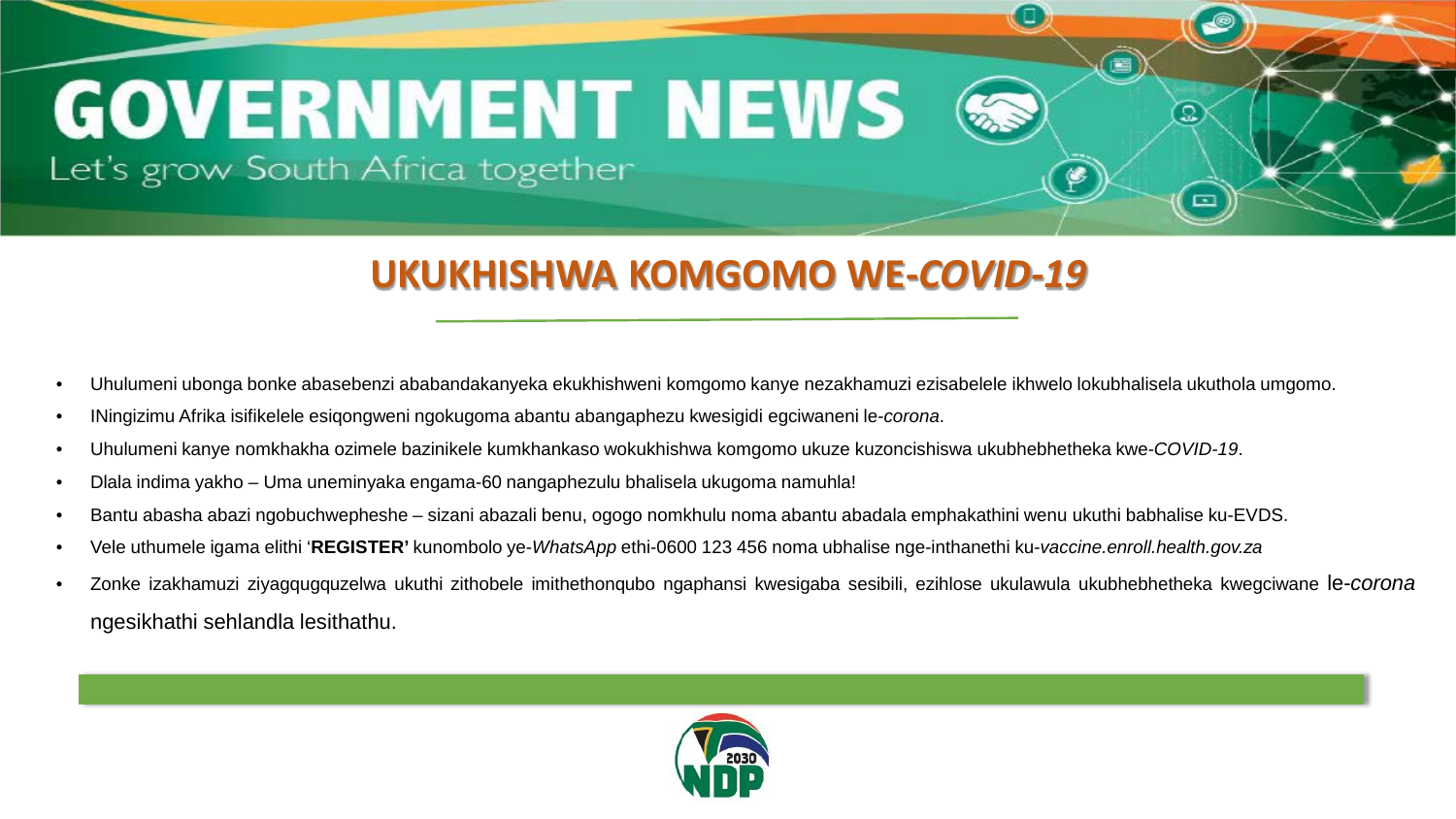# **Rapid Response Related media coverage: GOVERNMENT NEWS**

Let's grow South Africa together

#### **LETSHOLO LA GO TLHABA MOENTO WA** *COVID-19*

• Puso e leboga batlhankedi botlhe ba ba semeletseng ka letsholo la go tlhaba moento mmogo le baagi botlhe ba ba sekegetseng tsebe boikuelo jwa go ikwadisetsa go tlhaba moento.

- Naga ya Aforika Borwa e fitlheletse maemo a a kwa godimo jaaka jaanong e setse e kgonne go enta batho ba le milione.
- Batlhankedi ba puso le ba lekala la poraefete ba eme nokeng letsholo leno la go tlhaba moento gore re kgone go fokotsa go anama ga *COVID-19*.
- Nna le seabe Fa e le gore o na le dingwaga di le 60 le go feta ikwadise gore o tle o entiwe!
- Lona ba le itseng go dirisa didirisiwa tsa thekenoloji, thusang batsadi ba lona, bokoko le bontatemogolo ba lona le batho ba bagolo mo metseng e le nnang mo go yona gore ba ikwadisetse go tlhaba meento mo Sefalanatshedimosetsong sa Ikwadisetso ya go Tlhaba Moento sa Ileketeroniki (EVDS).
- Romela lefoko 'REGISTER' ka WhatsApp mo nomorong ya 0600 123 456 kgotsa o ikwadise ka inthanete mo webesaeteng ya vaccine.enroll.health.gov.za
- Baagi botlhe ba rotloediwa gore ba obamele melawanataolo e e leng mo tirisong mo kgatong eno ya bobedi, eo maitlhomo a yona e leng go thibela go anama ga mogare wa *corona* mo lekhubung la boraro.

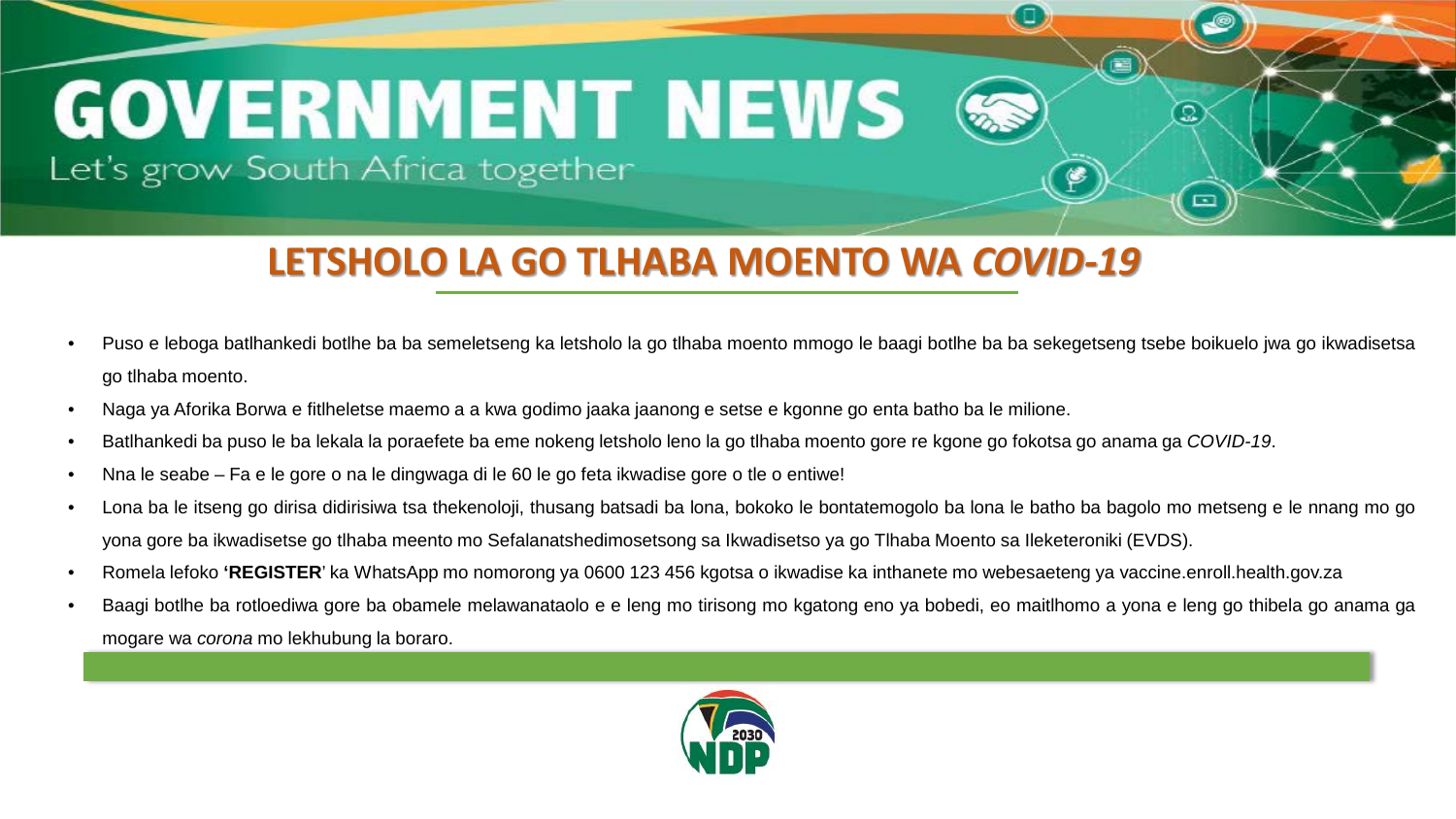## **GOVERNMENT NEWS** Let's grow South Africa together

#### **ṊETSHEDZO YA KHAELO YA** *COVID-19*

- Muvhuso u khou livhuwa vhashumi vhothe vhane vha khou dzhenelela kha mushumo wa netshedzo ya khaelo na vhadzulapo vhothe vhe vha fhindula khumbelo ya u ḓṅwalisa uri vha thavheliwe.
- Afrika Tshipembe lo swikelela tshipikwa tsha ndeme nga u haela vhathu vha fhiraho 1 milioni tsha u lwa na tshitzhili tsha *corona*.
- Muvhuso na sekhithara ya phuraivethe zwo diimisela kha fulo la netshedzo ya khaelo ngauralo u phadalala ha *COVID-19* hu do fhungudzea.
- Kha vha tambe tshipiḍa tshavho arali vha na miṅwaha ya 60 kana u fhira kha vha ḍiṅwalisele u ṭhavheliwa ṇamusi!
- Vhaswa vhane vha vha na ndivho ya zwa thekhinolodzhi- kha vha thuse vhabebi vhavho, vhomakhulu kana vhaaluwa vha tshitshavhani tsha havho u dinwalisela kha EVDS.
- Kha vha rumele ipfi '*REGISTER*' kha nomboro ya *WhatsApp* ya 0600 123 456 kana vha zwiite kha inthanethe kha *vaccine.enroll.health.gov.za*.
- Vhadzulapo vhoṭhe vha khou ṭuṭuwedzwa u tevhedza milayo ya ḷeveḷe 2, ye ya lavhelesa kha u langa u phaḍalala ha tshitzhili tsha *corona* nga tshifhinga tsha u kavhiwa huhulwane ha vhuraru.



communications ment Communication and Information System **REPUBLIC OF SOUTH AFRICA** 

**rovernment** 





囜